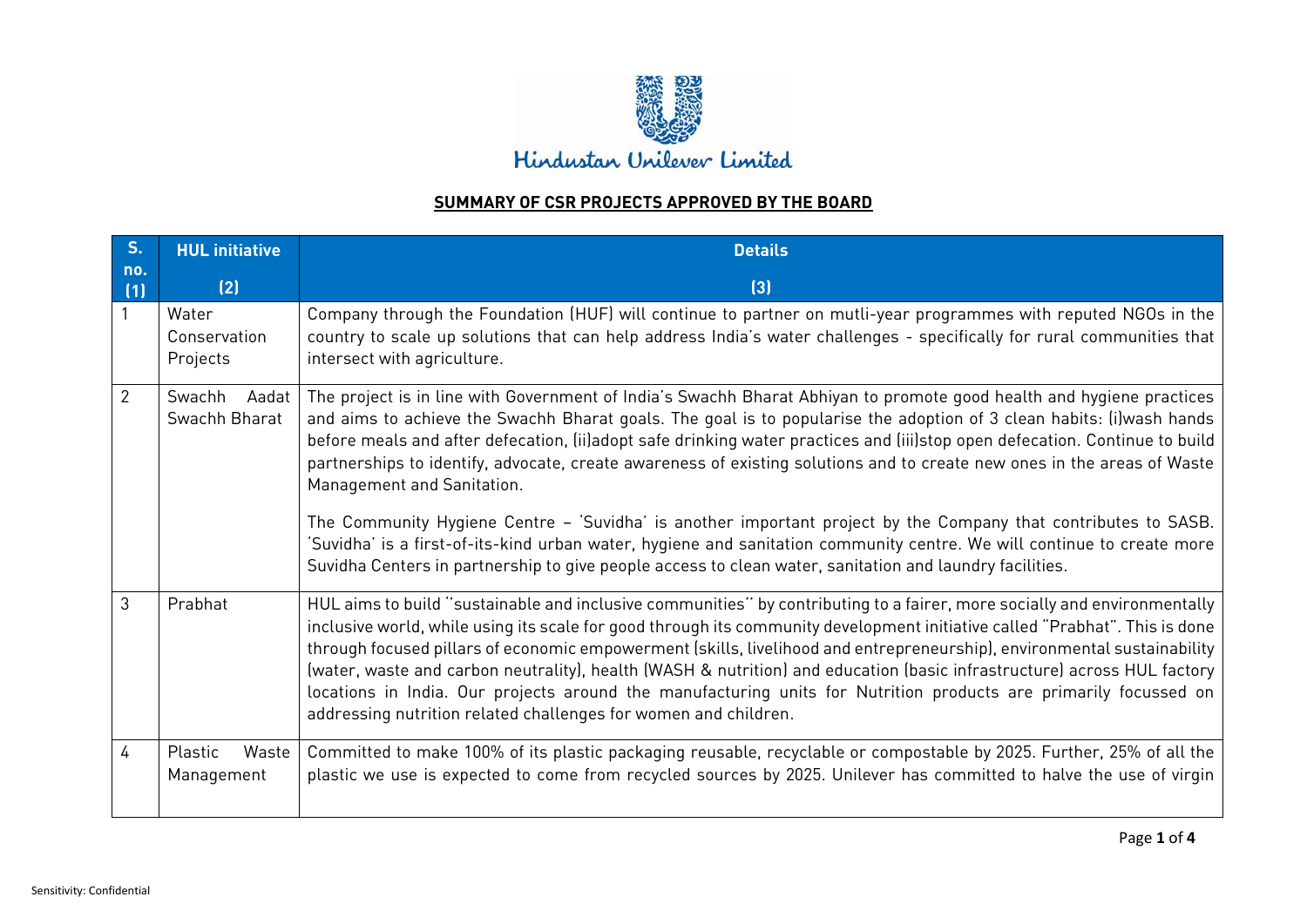| S <sub>n</sub> | <b>HUL</b> initiative                      | <b>Details</b>                                                                                                                                                                                                                                                                                                                                                                                                                                                                                                                                                                                                                                                                                                                                                                                                    |
|----------------|--------------------------------------------|-------------------------------------------------------------------------------------------------------------------------------------------------------------------------------------------------------------------------------------------------------------------------------------------------------------------------------------------------------------------------------------------------------------------------------------------------------------------------------------------------------------------------------------------------------------------------------------------------------------------------------------------------------------------------------------------------------------------------------------------------------------------------------------------------------------------|
| no.<br>(1)     | (2)                                        | $[3]$                                                                                                                                                                                                                                                                                                                                                                                                                                                                                                                                                                                                                                                                                                                                                                                                             |
|                |                                            | plastic, by reducing their absolute use of plastic packaging by more than 1,00,000 tonnes and accelerate the use of<br>recycled plastic. Unilever will also help collect and process more plastic packaging than it sells.                                                                                                                                                                                                                                                                                                                                                                                                                                                                                                                                                                                        |
|                |                                            | Your Company is also working closely with the Government and other partners such as United Nations Development<br>Programme (UNDP) for end-to-end pilot projects for plastic waste management.                                                                                                                                                                                                                                                                                                                                                                                                                                                                                                                                                                                                                    |
|                |                                            | To, advocate and create awareness in the area of waste management, your Company has partnered with Xynteo India<br>Private Limited. Your Company has developed a curriculum 'Waste No More' to create awareness and drive behaviour<br>change on waste segregation and recycling among school children and people in housing societies.                                                                                                                                                                                                                                                                                                                                                                                                                                                                           |
| 5              | Project Shakti                             | Project Shakti is an initiative to financially empower rural women and create livelihood opportunities for them. Through<br>this project, the Company endeavours to enhance livelihoods of rural women. Around 70% of Shakti Ammas are working<br>in low Human Development Index (HDI < 0.51) districts.                                                                                                                                                                                                                                                                                                                                                                                                                                                                                                          |
|                |                                            | We contact and appoint rural women as Shakti Entrepreneurs (SE), commonly referred as 'Shakti Ammas'. SE is educated<br>and trained by the rural promoter about the Company products and their utility in day to day life in maintaining health and<br>hygiene. After being trained about the products, she receives stocks from our rural distributor at a discount below the<br>price at which the products are sold in the normal course. The Shakti Entrepreneur then sells these goods both directly<br>to consumers (through home to home selling) and to retailers in the village. The Company has trained more than 1 lakh<br>of Shakti Ammas and continues to train them across the villages in a bid to develop an entrepreneurial mindset and make<br>them financially independent and more empowered. |
| 6              | Homes:<br>Happy<br>Daan &<br>Asha<br>Ankur | Asha Daan: The initiative began in 1976, when HUL supported Mother Teresa and the Missionaries of Charity to set up<br>Asha Daan, a home in Mumbai for abandoned, challenged children, the HIV-positive and the destitute. Since the inception<br>of Asha Daan in 1976, HUL has been looking after the maintenance of the premises. At any point of time, HUL takes care<br>of over 400 infants, destitute men and women and HIV-positive patients at Asha Daan.                                                                                                                                                                                                                                                                                                                                                  |
|                |                                            | Ankur: Ankur is a centre for special education for specially abled children at the Doom Dooma in Assam. It was set up in<br>1993 by HUL's Plantations Division at Doom Dooma. Ankur provides educational, vocational and recreational activities to<br>specially-abled children.                                                                                                                                                                                                                                                                                                                                                                                                                                                                                                                                  |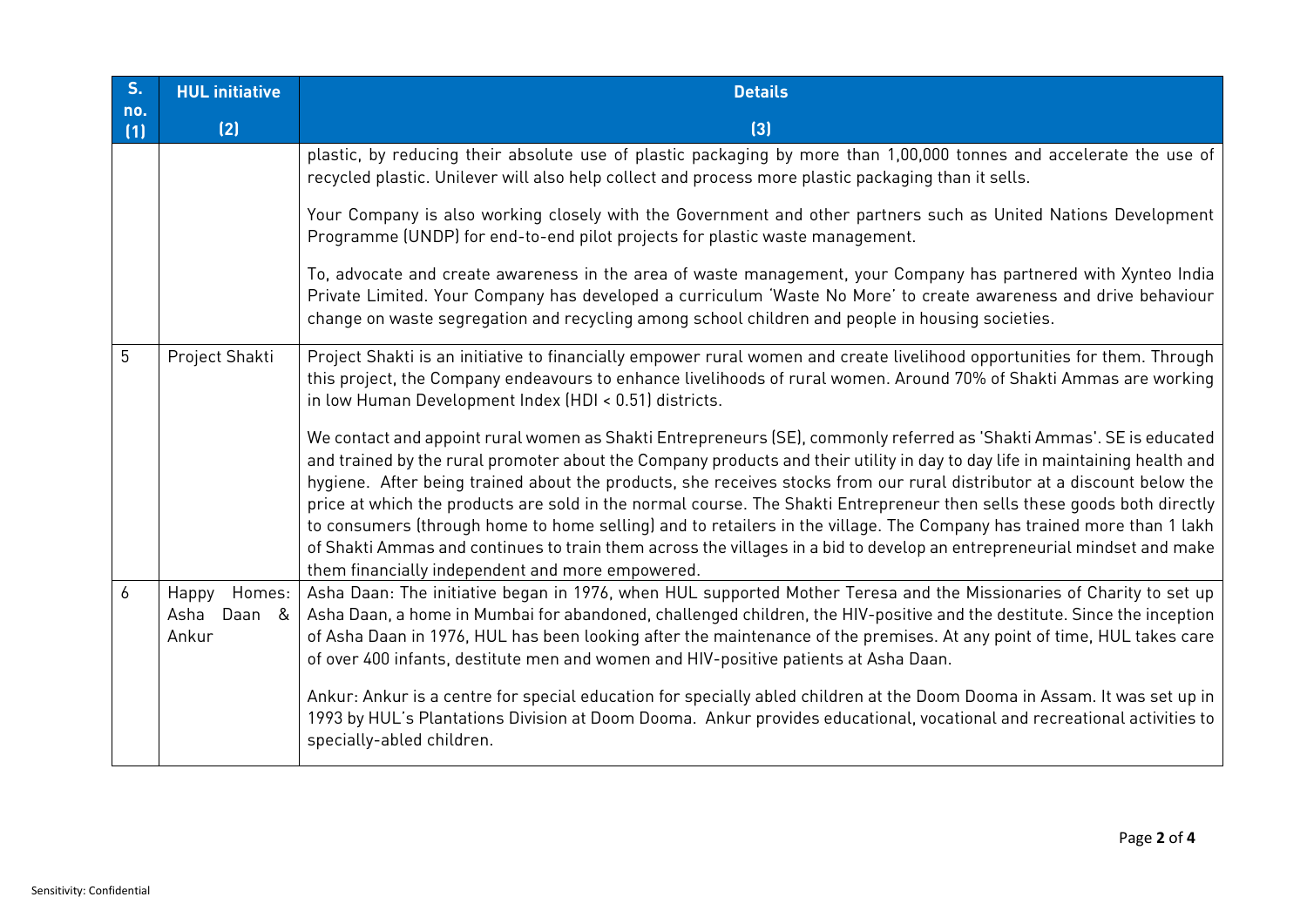| S <sub>1</sub> | <b>HUL</b> initiative                                                      | <b>Details</b>                                                                                                                                                                                                                                                                                                                                                                                                                                                                               |
|----------------|----------------------------------------------------------------------------|----------------------------------------------------------------------------------------------------------------------------------------------------------------------------------------------------------------------------------------------------------------------------------------------------------------------------------------------------------------------------------------------------------------------------------------------------------------------------------------------|
| no.<br>(1)     | (2)                                                                        | $[3]$                                                                                                                                                                                                                                                                                                                                                                                                                                                                                        |
|                |                                                                            | To support missionaries of charity to run Asha Daan on an ongoing basis. Initiate the re-development project of Asha Daan<br>after obtaining statutory approvals for construction. Continue to provide educational, vocational and recreational activities<br>to specially-abled children for the Ankur centre.                                                                                                                                                                              |
| 7              | Sanjeevani                                                                 | HUL runs a free mobile medical service camp -- Sanjeevani -- near its Doom Dooma Factory in Assam. The aim is to<br>provide free mobile medical facility in the interior villages of Assam. There are two mobile vans dedicated to the project,<br>each vehicle has one male and one female doctor, two nurses, a medical attendant (helper) and a driver. The vans are<br>equipped with basic kits such as diagnostic kit, blood pressure measuring unit, medicines and a mobile stretcher. |
| 8              | Promoting<br>Nutrition<br>and<br>Hygiene                                   | Community centric initiatives focusing on importance of nutrition, health & hygiene. We supported COVID-19 relief<br>response, distribution of meals and ration kits to COVID-19 effected people, addressing nutrition needs of migrant<br>communities and initiatives around Company's manufacturing facilities.                                                                                                                                                                            |
|                |                                                                            | To generate awareness and behaviour change on diet diversity to address the issues of malnutrition and micronutrient<br>deficiency.                                                                                                                                                                                                                                                                                                                                                          |
| 9              | COVID-19 Relief<br>Work                                                    | Company was one of the first corporates to commit INR 100 crores towards societal work to complement Government's<br>work on dealing with COVID-19.                                                                                                                                                                                                                                                                                                                                          |
|                |                                                                            | As a responsible Company, we amplified our efforts to ensure that we tackle this global health crisis. The Company<br>continues to make efforts and stands united with the Nation.                                                                                                                                                                                                                                                                                                           |
| 10             | Promoting<br>Education                                                     | Supporting Technology business incubators which are approved by Department of Science and Technology (TBI). Company<br>will continue to explore opportunities in this field as possible                                                                                                                                                                                                                                                                                                      |
| 11             | <b>Disaster</b>                                                            | Extending relief measures during times of natural disasters, anywhere in the country;                                                                                                                                                                                                                                                                                                                                                                                                        |
|                | Management<br>including relief,<br>rehabilitation<br>and<br>reconstruction | Undertaking and supporting rehabilitation measures post-disasters.                                                                                                                                                                                                                                                                                                                                                                                                                           |
|                | activities                                                                 |                                                                                                                                                                                                                                                                                                                                                                                                                                                                                              |